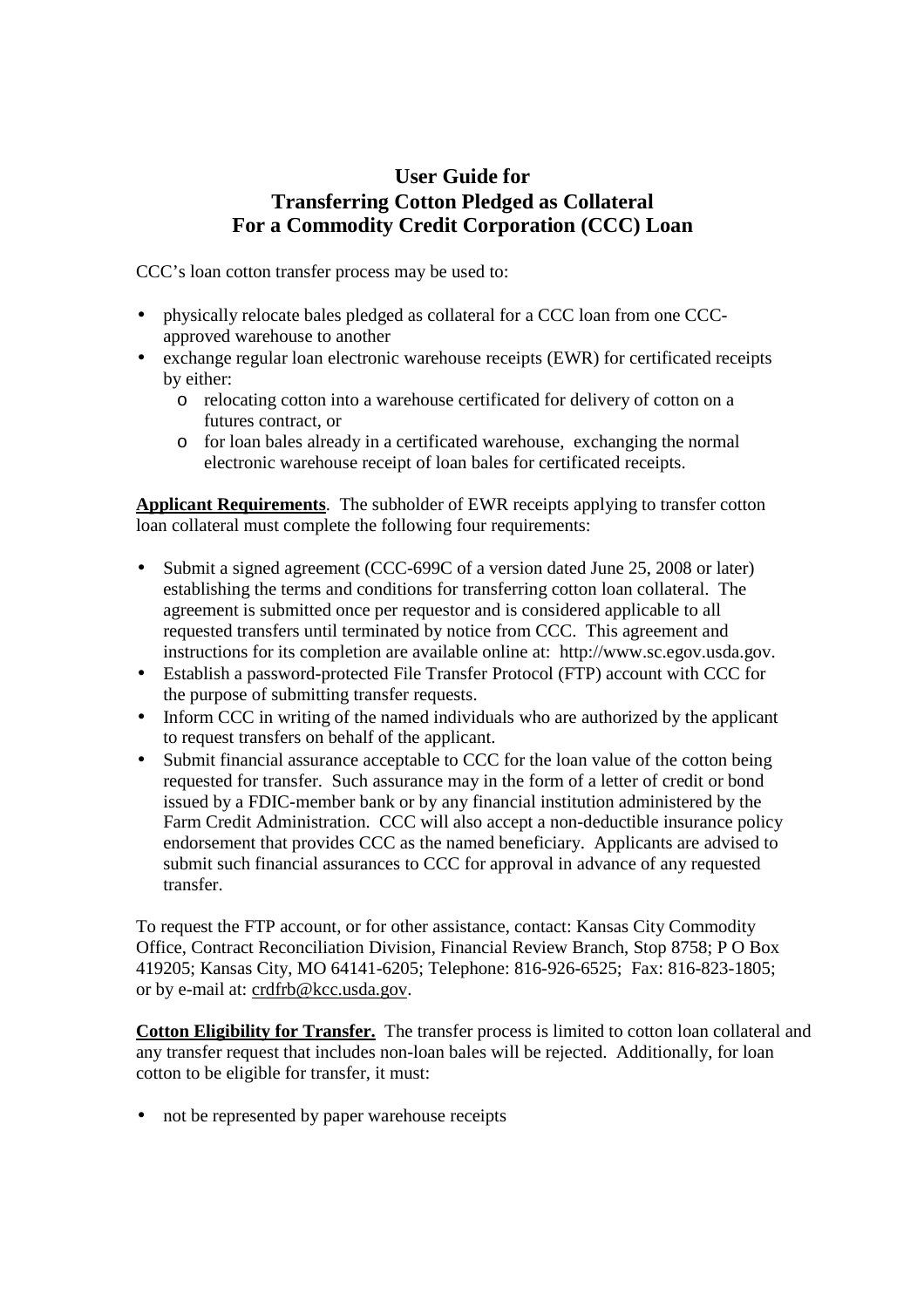- be 30 days or more from loan maturity on the date of the transfer request
- have been authorized by the producer for transfer by endorsement of Part H of CCC-605. By endorsement of the Cotton Transfer Agreement, transfer requestors agree to submit such authorizations if requested by CCC. CCC will not normally request copies of producer authorizations unless a dispute arises.

Additionally, CCC will not approve the physical relocations of loan bales to any warehouse that is storing loan cotton outside at the time of the transfer request or is in suspended status. CCC may cancel approved transfers if the intended receiving warehouse is placed in suspended status before the original EWR's of the transfer bales are cancelled

**How to Request Transfer**. Entities that have been approved under the above process may request transfers by submitting both of the following:

- an endorsed Cotton Transfer Agreement Attachment that may list one or more individual shipping orders. This attachment must be submitted in .txt or .csv format. This attachment to CCC-699C and instructions are available online at: http://www.sc.egov.usda.gov.
- a corresponding shipping order through their EWR Provider system.

**Redemption of Transferred Bales from CCC Loan.** The redemption of transferred bales from a CCC loan is subject to the following requirements whether the loan obligation is repaid by the transfer requestor or by any subsequent agent:

- Bales must be represented by an EWR at the time of redemption. Bales that are in transit (not represented by any EWR) are ineligible for redemption until receipted at the receiving warehouse.
- Repayment amounts are based on original loan terms and conditions, bale weights, and, if applicable, storage credit rates applicable at the original warehouse location.
- Loans made at Farm Service Agency County Offices (Form A loans) must be redeemed through the Centralized Cotton Redemption (CCR) process. Thus, requestors must assure that the Electronic Agent Designation (EAD) loan flag is set to "Yes" and that they are identified by the EAD at the time of loan repayment.

**Shipping Order (S/O) Requirements.** A CCC-699C Attachment may contain multiple S/O's. Each S/O is subject to the following requirements:

- The shipping and receiving warehouses must use the same EWR Provider system.
- The transfer requestor must direct the receiving warehouse to make CCC holder of the new receipts.
- Bales included on an individual S/O must represent loan bales from either: one or more loans from one or more County Offices; one or more loans from one or more LSA's; or, one or more loans from one or more CMA's. One S/O cannot mix County Office bales with LSA bales, or LSA and CMA bales.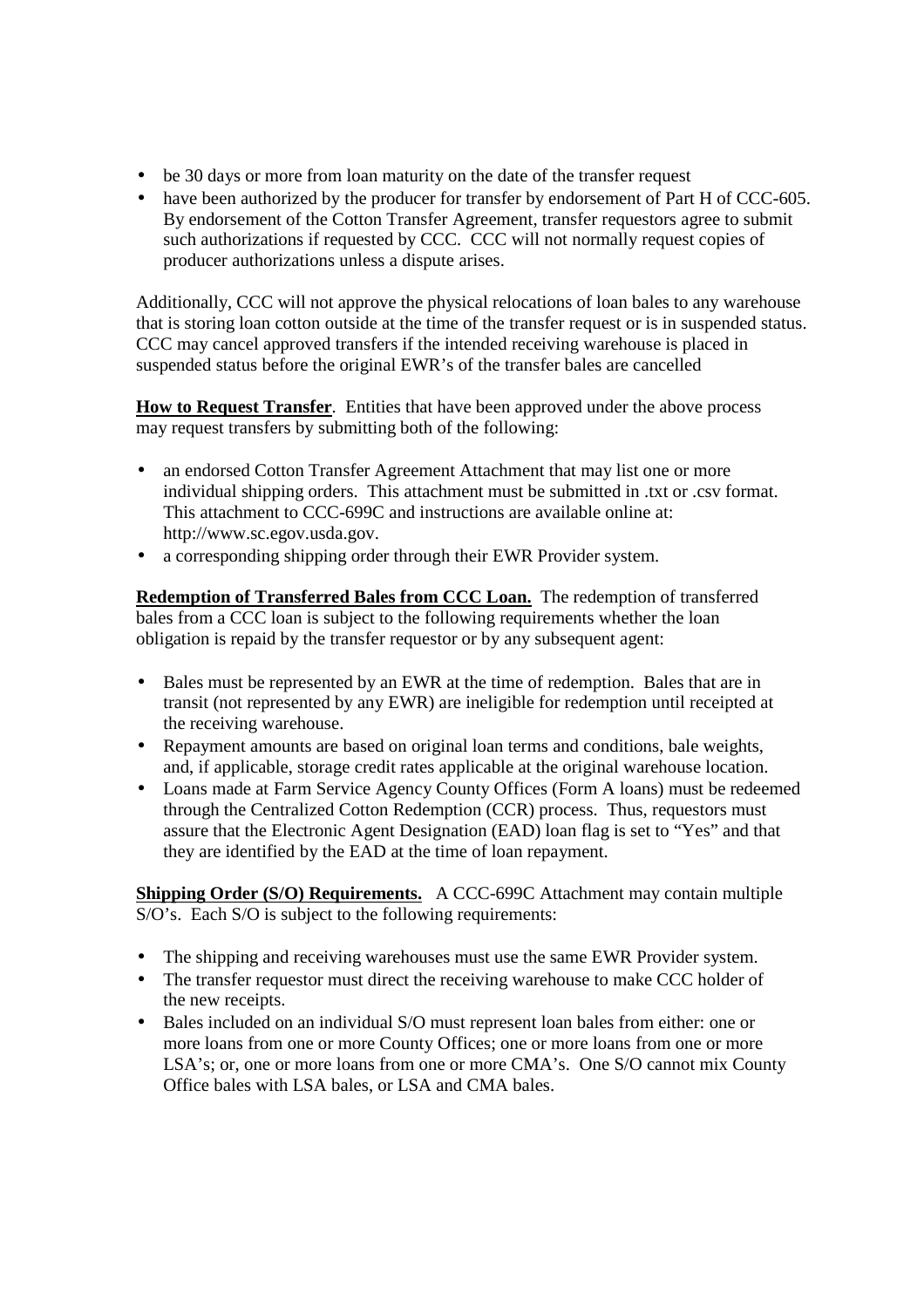## **Transfer Limitations.** The following limitations apply to transfers:

- Transfer bales may not be redeemed at any time during the transfer process that CCC is not holder of an EWR for the bales. An AWP lock-in is not available for any cotton regardless of transfer status.
- Bales that have been transferred are ineligible for subsequent transfers while under loan.

**Cancellation of Transfers.** A cancellation of a requested transfer may be initiated by the requestor or by CCC. CCC may cancel a transfer if the cotton has not been relocated by the  $15<sup>th</sup>$  calendar day before the loan maturity date. Events such as fire or natural disaster at the storing or receiving warehouse may also justify a cancellation by CCC.

If a transfer is cancelled, the original holdership and sub-holdership of the EWR's are restored on the EWR. Such bales would be eligible for a subsequent transfer request. Cancellations do not apply to bales for which the original EWR was cancelled.

To cancel a transfer shipment, the shipping warehouse would need to create a batch type 50 (including the new required fields for loan transfers) and send the file to the provider. This action will: 1) make CCC the current holder and the requestor the subholder; and 2) remove the transfer flags from the EWRs and enable the bales to be redeemed or placed on another transfer request.

The requestor shall send CCC an e-mail stating that the transfer requests, identified by the shipping warehouse code, shipping order number and the mark have been cancelled.

**Termination of a Transfer.** The termination process applies to bales that may be lost or rejected after the original EWR has been cancelled and for which a new EWR will not be issued. To request the terminations of a transfer, the user must provide CCC with the shipping warehouse ID number, EWR number(s), shipping order number, and the reason for the termination (lost, rejected, damaged, etc). Submit such information to one of the following:

Gene Rosera, 202-720-8481, gene.rosera@wdc.usda.gov Shannon Fulghem, 816-926-1533, shannon.fulghem@kcc.usda.gov Fred Gustafsen, 816-926-2137, fred.gustafsen@kcc.usda.gov.

Bales terminated from transfer shall be redeemed at either the current adjusted world price or at loan principal plus interest depending on the reason for and timing of the termination. For bales that are lost in transit, the repayment rate will usually be the normal repayment rate effective on the date the bale was shipped (lost).

**Transferred Bales That Forfeit**. CCC has no authority to extend loan maturity dates for any loan cotton. If the loan obligation of a transferred bale is not repaid by its maturity date, CCC takes ownership of the cotton whether or not the cotton is represented by an EWR on the date of forfeiture.